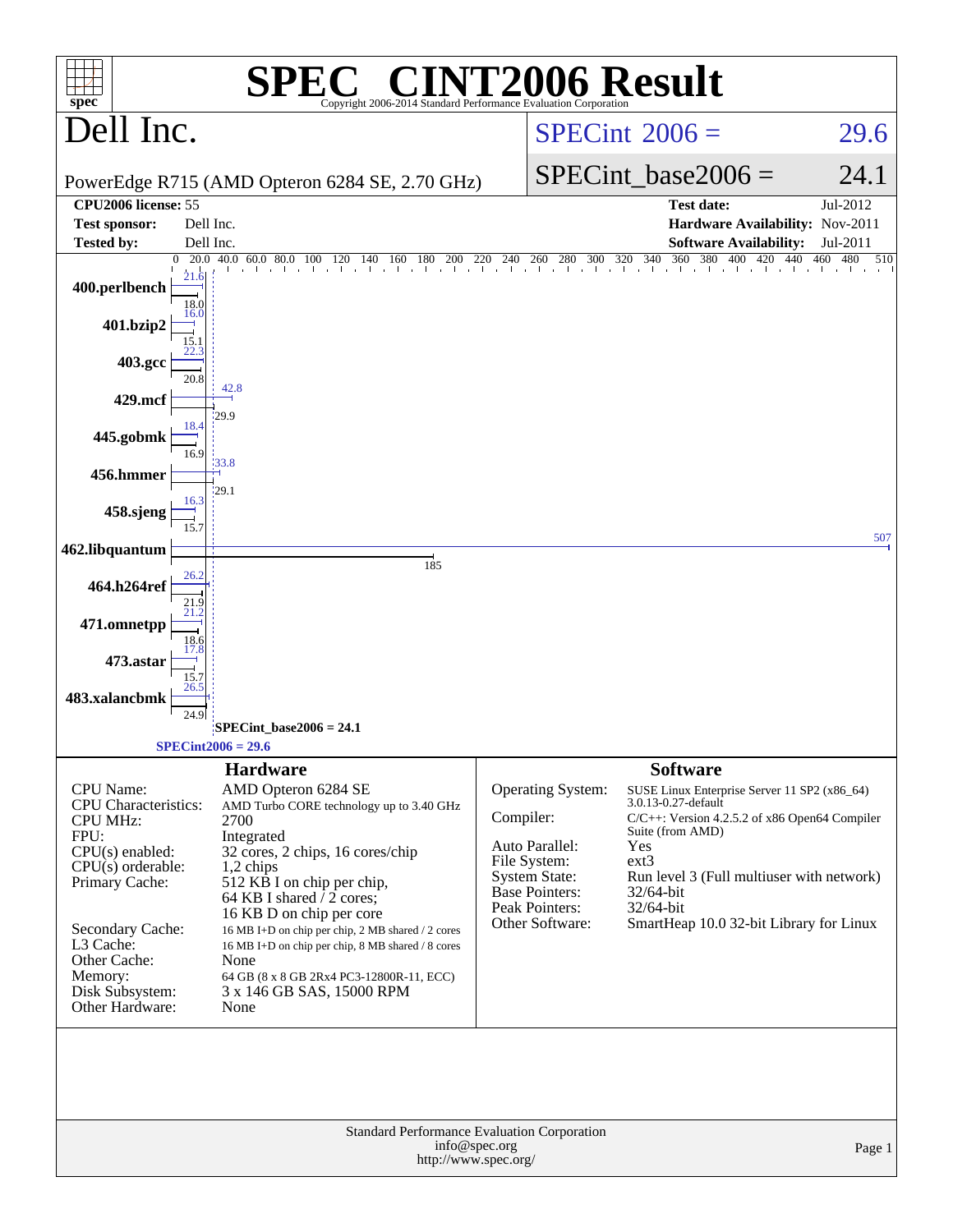

## Dell Inc.

#### $SPECint2006 = 29.6$  $SPECint2006 = 29.6$

PowerEdge R715 (AMD Opteron 6284 SE, 2.70 GHz)

SPECint base2006 =  $24.1$ 

**[CPU2006 license:](http://www.spec.org/auto/cpu2006/Docs/result-fields.html#CPU2006license)** 55 **[Test date:](http://www.spec.org/auto/cpu2006/Docs/result-fields.html#Testdate)** Jul-2012 **[Test sponsor:](http://www.spec.org/auto/cpu2006/Docs/result-fields.html#Testsponsor)** Dell Inc. **[Hardware Availability:](http://www.spec.org/auto/cpu2006/Docs/result-fields.html#HardwareAvailability)** Nov-2011 **[Tested by:](http://www.spec.org/auto/cpu2006/Docs/result-fields.html#Testedby)** Dell Inc. **[Software Availability:](http://www.spec.org/auto/cpu2006/Docs/result-fields.html#SoftwareAvailability)** Jul-2011

#### **[Results Table](http://www.spec.org/auto/cpu2006/Docs/result-fields.html#ResultsTable)**

|                                                                                                                 | <b>Base</b>    |              |                |              | <b>Peak</b>    |              |                |              |                |              |                |              |
|-----------------------------------------------------------------------------------------------------------------|----------------|--------------|----------------|--------------|----------------|--------------|----------------|--------------|----------------|--------------|----------------|--------------|
| <b>Benchmark</b>                                                                                                | <b>Seconds</b> | <b>Ratio</b> | <b>Seconds</b> | <b>Ratio</b> | <b>Seconds</b> | <b>Ratio</b> | <b>Seconds</b> | <b>Ratio</b> | <b>Seconds</b> | <b>Ratio</b> | <b>Seconds</b> | <b>Ratio</b> |
| 400.perlbench                                                                                                   | 543            | 18.0         | 540            | 18.1         | 542            | 18.0         | 453            | 21.6         | 450            | 21.7         | 452            | <u>21.6</u>  |
| 401.bzip2                                                                                                       | 638            | 15.1         | 637            | 15.1         | 637            | 15.2         | 601            | 16.0         | 602            | 16.0         | 602            | 16.0         |
| $403.\text{gcc}$                                                                                                | 387            | 20.8         | 387            | 20.8         | 387            | 20.8         | 360            | 22.4         | 361            | 22.3         | 361            | 22.3         |
| $429$ mcf                                                                                                       | 304            | 30.0         | 305            | 29.9         | 306            | 29.8         | 213            | 42.9         | 213            | 42.8         | 213            | 42.8         |
| $445$ .gobmk                                                                                                    | 621            | 16.9         | 621            | 16.9         | 621            | 16.9         | 570            | 18.4         | 571            | 18.4         | 571            | 18.4         |
| 456.hmmer                                                                                                       | 321            | <u>29.1</u>  | 320            | 29.2         | 321            | 29.0         | <b>276</b>     | 33.8         | 276            | 33.8         | 274            | 34.0         |
| $458$ .sjeng                                                                                                    | 770            | 15.7         | 770            | 15.7         | 770            | 15.7         | 744            | 16.3         | 744            | 16.3         | 744            | 16.3         |
| 462.libquantum                                                                                                  | 112            | 185          | <b>112</b>     | 185          | 112            | 185          | 40.8           | 507          | 40.9           | 507          | 40.8           | 507          |
| 464.h264ref                                                                                                     | 1009           | 21.9         | 1049           | 21.1         | 1008           | 22.0         | 847            | 26.1         | 846            | 26.2         | 845            | 26.2         |
| 471.omnetpp                                                                                                     | 337            | 18.6         | 336            | 18.6         | 341            | 18.3         | 295            | 21.2         | 294            | 21.3         | 294            | 21.2         |
| $473$ . astar                                                                                                   | 446            | 15.7         | 446            | 15.7         | 446            | 15.7         | 394            | 17.8         | 396            | 17.7         | 395            | 17.8         |
| 483.xalancbmk                                                                                                   | 278            | 24.8         | 277            | 24.9         | 278            | 24.9         | 260            | 26.5         | 260            | 26.6         | 260            | 26.5         |
| <b>Dold</b> underlined text indicates a modian measurement<br>Decute ennear in the order in which thay were min |                |              |                |              |                |              |                |              |                |              |                |              |

Results appear in the [order in which they were run.](http://www.spec.org/auto/cpu2006/Docs/result-fields.html#RunOrder) Bold underlined text [indicates a median measurement.](http://www.spec.org/auto/cpu2006/Docs/result-fields.html#Median)

#### **[Submit Notes](http://www.spec.org/auto/cpu2006/Docs/result-fields.html#SubmitNotes)**

The config file option 'submit' was used. 'numactl' was used to bind copies to the cores. See the configuration file for details.

#### **[Operating System Notes](http://www.spec.org/auto/cpu2006/Docs/result-fields.html#OperatingSystemNotes)**

'ulimit -s unlimited' was used to set environment stack size 'ulimit -l 2097152' was used to set environment locked pages in memory limit

Set transparent\_hugepage=never as a boot parameter in /boot/grub/menu.lst Set kernel/randomize\_va\_space=0 in /etc/sysctl.conf cpuspeed stop was used to set the CPU frequency to its maximum.

Set vm/nr\_hugepages=4000 in /etc/sysctl.conf mount -t hugetlbfs nodev /mnt/hugepages

#### **[General Notes](http://www.spec.org/auto/cpu2006/Docs/result-fields.html#GeneralNotes)**

Environment variables set by runspec before the start of the run: HUGETLB\_LIMIT = "4000" LD\_LIBRARY\_PATH = "/root/cpu2006/amd1104-speed-libs-revA/32:/root/cpu2006/amd1104-speed-libs-revA/64" O64\_OMP\_AFFINITY\_MAP = "0,1,2,3,4,5,6,7,8,9,10,11,12,13,14,15,16,17,18,19,20,21,22,23,24,25,26,27,28,29,30,31" O64\_OMP\_SPIN\_COUNT = "800000" O64\_OMP\_SPIN\_USER\_LOCK = "true"

The x86 Open64 Compiler Suite is only available from (and supported by) AMD at <http://developer.amd.com/cpu/open64> Continued on next page

> Standard Performance Evaluation Corporation [info@spec.org](mailto:info@spec.org) <http://www.spec.org/>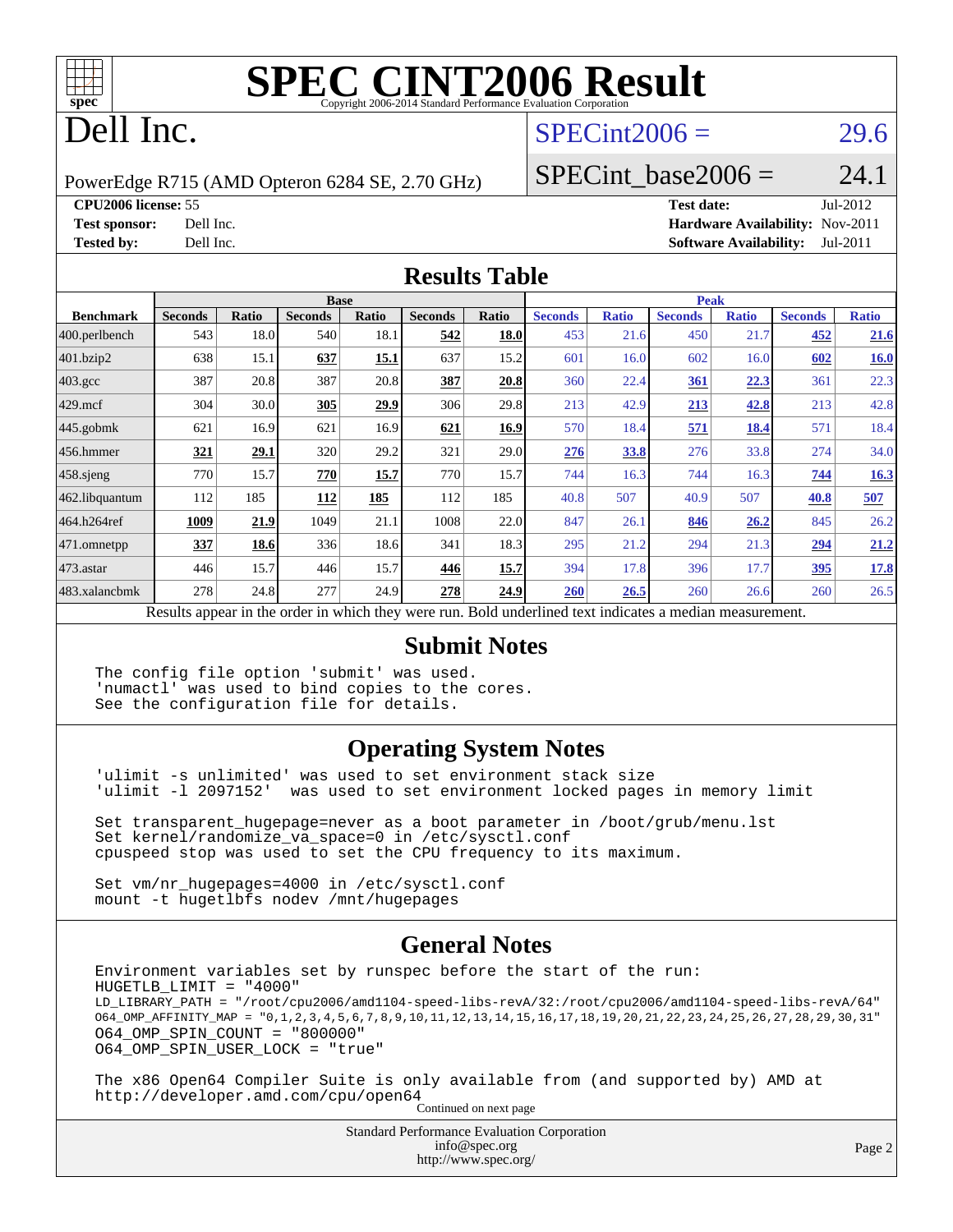## Dell Inc.

#### $SPECint2006 = 29.6$  $SPECint2006 = 29.6$

PowerEdge R715 (AMD Opteron 6284 SE, 2.70 GHz)

SPECint base2006 =  $24.1$ 

**[CPU2006 license:](http://www.spec.org/auto/cpu2006/Docs/result-fields.html#CPU2006license)** 55 **[Test date:](http://www.spec.org/auto/cpu2006/Docs/result-fields.html#Testdate)** Jul-2012 **[Test sponsor:](http://www.spec.org/auto/cpu2006/Docs/result-fields.html#Testsponsor)** Dell Inc. **[Hardware Availability:](http://www.spec.org/auto/cpu2006/Docs/result-fields.html#HardwareAvailability)** Nov-2011 **[Tested by:](http://www.spec.org/auto/cpu2006/Docs/result-fields.html#Testedby)** Dell Inc. **[Software Availability:](http://www.spec.org/auto/cpu2006/Docs/result-fields.html#SoftwareAvailability)** Jul-2011

#### **[General Notes \(Continued\)](http://www.spec.org/auto/cpu2006/Docs/result-fields.html#GeneralNotes)**

Binaries were compiled on a system with 2x AMD Opteron 6220 chips + 64GB Memory using RHEL 6.1

## **[Base Compiler Invocation](http://www.spec.org/auto/cpu2006/Docs/result-fields.html#BaseCompilerInvocation)**

[C benchmarks](http://www.spec.org/auto/cpu2006/Docs/result-fields.html#Cbenchmarks): [opencc](http://www.spec.org/cpu2006/results/res2012q3/cpu2006-20120716-23742.flags.html#user_CCbase_Fopencc)

[C++ benchmarks:](http://www.spec.org/auto/cpu2006/Docs/result-fields.html#CXXbenchmarks) [openCC](http://www.spec.org/cpu2006/results/res2012q3/cpu2006-20120716-23742.flags.html#user_CXXbase_FopenCC)

#### **[Base Portability Flags](http://www.spec.org/auto/cpu2006/Docs/result-fields.html#BasePortabilityFlags)**

 400.perlbench: [-DSPEC\\_CPU\\_LP64](http://www.spec.org/cpu2006/results/res2012q3/cpu2006-20120716-23742.flags.html#b400.perlbench_basePORTABILITY_DSPEC_CPU_LP64) [-DSPEC\\_CPU\\_LINUX\\_X64](http://www.spec.org/cpu2006/results/res2012q3/cpu2006-20120716-23742.flags.html#b400.perlbench_baseCPORTABILITY_DSPEC_CPU_LINUX_X64) 401.bzip2: [-DSPEC\\_CPU\\_LP64](http://www.spec.org/cpu2006/results/res2012q3/cpu2006-20120716-23742.flags.html#suite_basePORTABILITY401_bzip2_DSPEC_CPU_LP64)

 403.gcc: [-DSPEC\\_CPU\\_LP64](http://www.spec.org/cpu2006/results/res2012q3/cpu2006-20120716-23742.flags.html#suite_basePORTABILITY403_gcc_DSPEC_CPU_LP64) 429.mcf: [-DSPEC\\_CPU\\_LP64](http://www.spec.org/cpu2006/results/res2012q3/cpu2006-20120716-23742.flags.html#suite_basePORTABILITY429_mcf_DSPEC_CPU_LP64) 445.gobmk: [-DSPEC\\_CPU\\_LP64](http://www.spec.org/cpu2006/results/res2012q3/cpu2006-20120716-23742.flags.html#suite_basePORTABILITY445_gobmk_DSPEC_CPU_LP64) 456.hmmer: [-DSPEC\\_CPU\\_LP64](http://www.spec.org/cpu2006/results/res2012q3/cpu2006-20120716-23742.flags.html#suite_basePORTABILITY456_hmmer_DSPEC_CPU_LP64) 458.sjeng: [-DSPEC\\_CPU\\_LP64](http://www.spec.org/cpu2006/results/res2012q3/cpu2006-20120716-23742.flags.html#suite_basePORTABILITY458_sjeng_DSPEC_CPU_LP64) 462.libquantum: [-DSPEC\\_CPU\\_LP64](http://www.spec.org/cpu2006/results/res2012q3/cpu2006-20120716-23742.flags.html#suite_basePORTABILITY462_libquantum_DSPEC_CPU_LP64) [-DSPEC\\_CPU\\_LINUX](http://www.spec.org/cpu2006/results/res2012q3/cpu2006-20120716-23742.flags.html#b462.libquantum_baseCPORTABILITY_DSPEC_CPU_LINUX) 464.h264ref: [-DSPEC\\_CPU\\_LP64](http://www.spec.org/cpu2006/results/res2012q3/cpu2006-20120716-23742.flags.html#suite_basePORTABILITY464_h264ref_DSPEC_CPU_LP64) 483.xalancbmk: [-DSPEC\\_CPU\\_LINUX](http://www.spec.org/cpu2006/results/res2012q3/cpu2006-20120716-23742.flags.html#b483.xalancbmk_baseCXXPORTABILITY_DSPEC_CPU_LINUX)

#### **[Base Optimization Flags](http://www.spec.org/auto/cpu2006/Docs/result-fields.html#BaseOptimizationFlags)**

[C benchmarks](http://www.spec.org/auto/cpu2006/Docs/result-fields.html#Cbenchmarks):

[-march=bdver1](http://www.spec.org/cpu2006/results/res2012q3/cpu2006-20120716-23742.flags.html#user_CCbase_F-march_fdb9f2653a6b3eaa60be4cf93a9ba5f3) [-Ofast](http://www.spec.org/cpu2006/results/res2012q3/cpu2006-20120716-23742.flags.html#user_CCbase_F-Ofast) [-CG:local\\_sched\\_alg=1](http://www.spec.org/cpu2006/results/res2012q3/cpu2006-20120716-23742.flags.html#user_CCbase_F-CG:local_sched_alg_2175ca61f1a2717f1ec57b14995b9e7a) [-CG:p2align=0](http://www.spec.org/cpu2006/results/res2012q3/cpu2006-20120716-23742.flags.html#user_CCbase_F-CG:p2align_f0b0486d75f2be7d5254cfc84ff9845e) [-INLINE:aggressive=on](http://www.spec.org/cpu2006/results/res2012q3/cpu2006-20120716-23742.flags.html#user_CCbase_F-INLINE:aggressive_e14807c0a1e56a6a83cb25ab07c7ae8a) [-IPA:plimit=8000](http://www.spec.org/cpu2006/results/res2012q3/cpu2006-20120716-23742.flags.html#user_CCbase_F-IPA:plimit_92cba83f3d47f09c7d5368fda93ddbd7) [-IPA:small\\_pu=100](http://www.spec.org/cpu2006/results/res2012q3/cpu2006-20120716-23742.flags.html#user_CCbase_F-IPA:small_pu_900a09767c6929d55c26ea3d32399996) [-HP:bdt=2m:heap=2m](http://www.spec.org/cpu2006/results/res2012q3/cpu2006-20120716-23742.flags.html#user_CCbase_F-HUGEPAGE_855e97383b49831f390a2af16fe7202f) [-LNO:prefetch=2](http://www.spec.org/cpu2006/results/res2012q3/cpu2006-20120716-23742.flags.html#user_CCbase_F-LNO:prefetch_9aee81855ba0592a3c8a40ba7b041143)

[C++ benchmarks:](http://www.spec.org/auto/cpu2006/Docs/result-fields.html#CXXbenchmarks)

[-march=bdver1](http://www.spec.org/cpu2006/results/res2012q3/cpu2006-20120716-23742.flags.html#user_CXXbase_F-march_fdb9f2653a6b3eaa60be4cf93a9ba5f3) [-Ofast](http://www.spec.org/cpu2006/results/res2012q3/cpu2006-20120716-23742.flags.html#user_CXXbase_F-Ofast) [-m32](http://www.spec.org/cpu2006/results/res2012q3/cpu2006-20120716-23742.flags.html#user_CXXbase_F-m32) [-INLINE:aggressive=on](http://www.spec.org/cpu2006/results/res2012q3/cpu2006-20120716-23742.flags.html#user_CXXbase_F-INLINE:aggressive_e14807c0a1e56a6a83cb25ab07c7ae8a) [-CG:cmp\\_peep=on](http://www.spec.org/cpu2006/results/res2012q3/cpu2006-20120716-23742.flags.html#user_CXXbase_F-CG:cmp_peep_ab90c979e95bee1f1f617a32622424ed) [-D\\_\\_OPEN64\\_FAST\\_SET](http://www.spec.org/cpu2006/results/res2012q3/cpu2006-20120716-23742.flags.html#user_CXXbase_F-D__OPEN64_FAST_SET_294c6d8260f208640e5474aae24dc22e) [-L/root/work/libraries/SmartHeap-10/lib -lsmartheap](http://www.spec.org/cpu2006/results/res2012q3/cpu2006-20120716-23742.flags.html#user_CXXbase_F-L_lib_directory_lsmartheap_85a76c4428362ddebb9fcf59329573fc)

#### **[Peak Compiler Invocation](http://www.spec.org/auto/cpu2006/Docs/result-fields.html#PeakCompilerInvocation)**

[C benchmarks](http://www.spec.org/auto/cpu2006/Docs/result-fields.html#Cbenchmarks): [opencc](http://www.spec.org/cpu2006/results/res2012q3/cpu2006-20120716-23742.flags.html#user_CCpeak_Fopencc)

[C++ benchmarks:](http://www.spec.org/auto/cpu2006/Docs/result-fields.html#CXXbenchmarks) [openCC](http://www.spec.org/cpu2006/results/res2012q3/cpu2006-20120716-23742.flags.html#user_CXXpeak_FopenCC)

> Standard Performance Evaluation Corporation [info@spec.org](mailto:info@spec.org) <http://www.spec.org/>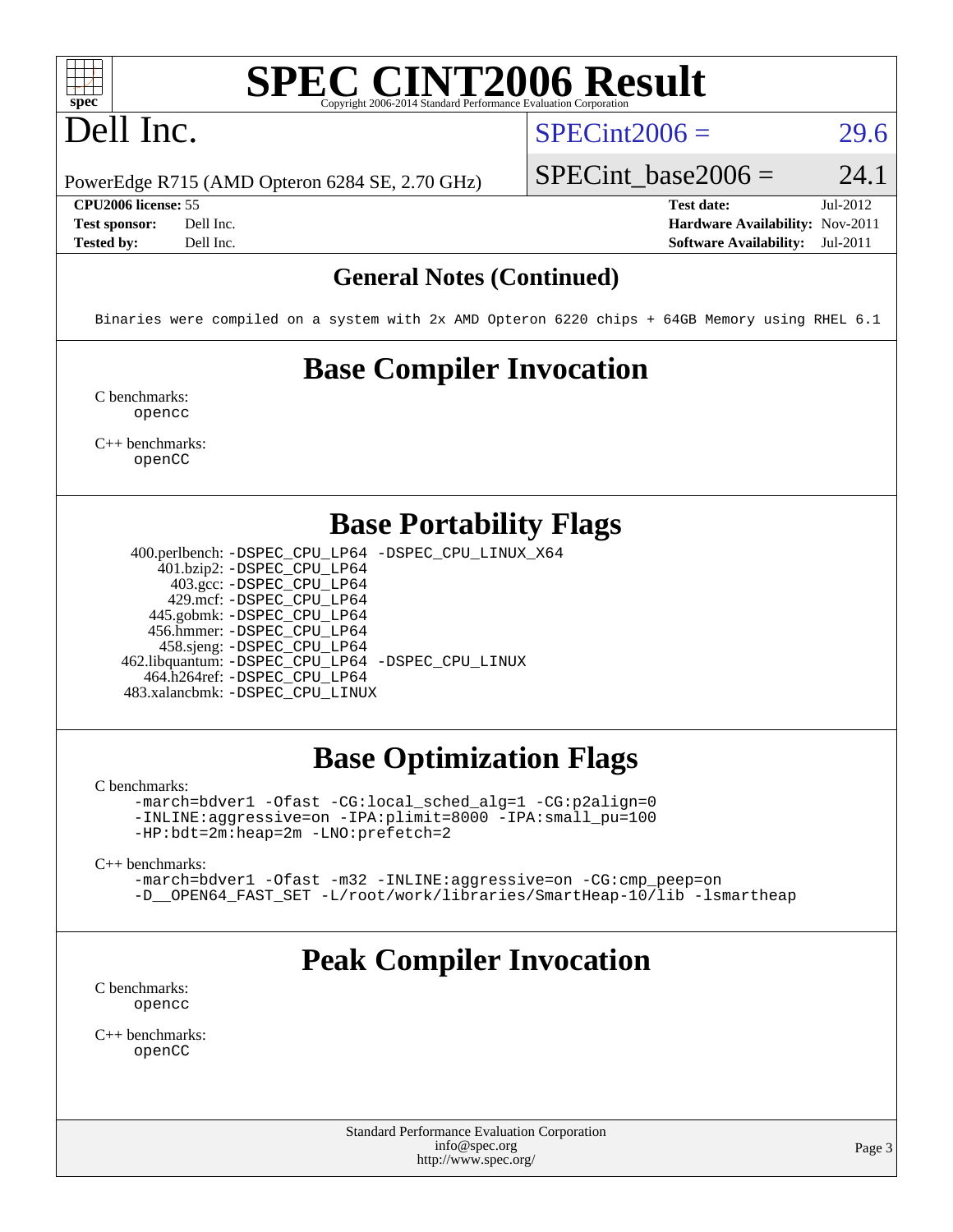

## Dell Inc.

 $SPECint2006 = 29.6$  $SPECint2006 = 29.6$ 

PowerEdge R715 (AMD Opteron 6284 SE, 2.70 GHz)

 $SPECTnt\_base2006 = 24.1$ 

**[CPU2006 license:](http://www.spec.org/auto/cpu2006/Docs/result-fields.html#CPU2006license)** 55 **[Test date:](http://www.spec.org/auto/cpu2006/Docs/result-fields.html#Testdate)** Jul-2012 **[Test sponsor:](http://www.spec.org/auto/cpu2006/Docs/result-fields.html#Testsponsor)** Dell Inc. **[Hardware Availability:](http://www.spec.org/auto/cpu2006/Docs/result-fields.html#HardwareAvailability)** Nov-2011 **[Tested by:](http://www.spec.org/auto/cpu2006/Docs/result-fields.html#Testedby)** Dell Inc. **[Software Availability:](http://www.spec.org/auto/cpu2006/Docs/result-fields.html#SoftwareAvailability)** Jul-2011

#### **[Peak Portability Flags](http://www.spec.org/auto/cpu2006/Docs/result-fields.html#PeakPortabilityFlags)**

 400.perlbench: [-DSPEC\\_CPU\\_LP64](http://www.spec.org/cpu2006/results/res2012q3/cpu2006-20120716-23742.flags.html#b400.perlbench_peakPORTABILITY_DSPEC_CPU_LP64) [-DSPEC\\_CPU\\_LINUX\\_X64](http://www.spec.org/cpu2006/results/res2012q3/cpu2006-20120716-23742.flags.html#b400.perlbench_peakCPORTABILITY_DSPEC_CPU_LINUX_X64) 401.bzip2: [-DSPEC\\_CPU\\_LP64](http://www.spec.org/cpu2006/results/res2012q3/cpu2006-20120716-23742.flags.html#suite_peakPORTABILITY401_bzip2_DSPEC_CPU_LP64) 445.gobmk: [-DSPEC\\_CPU\\_LP64](http://www.spec.org/cpu2006/results/res2012q3/cpu2006-20120716-23742.flags.html#suite_peakPORTABILITY445_gobmk_DSPEC_CPU_LP64) 456.hmmer: [-DSPEC\\_CPU\\_LP64](http://www.spec.org/cpu2006/results/res2012q3/cpu2006-20120716-23742.flags.html#suite_peakPORTABILITY456_hmmer_DSPEC_CPU_LP64) 458.sjeng: [-DSPEC\\_CPU\\_LP64](http://www.spec.org/cpu2006/results/res2012q3/cpu2006-20120716-23742.flags.html#suite_peakPORTABILITY458_sjeng_DSPEC_CPU_LP64) 462.libquantum: [-DSPEC\\_CPU\\_LP64](http://www.spec.org/cpu2006/results/res2012q3/cpu2006-20120716-23742.flags.html#suite_peakPORTABILITY462_libquantum_DSPEC_CPU_LP64) [-DSPEC\\_CPU\\_LINUX](http://www.spec.org/cpu2006/results/res2012q3/cpu2006-20120716-23742.flags.html#b462.libquantum_peakCPORTABILITY_DSPEC_CPU_LINUX) 464.h264ref: [-DSPEC\\_CPU\\_LP64](http://www.spec.org/cpu2006/results/res2012q3/cpu2006-20120716-23742.flags.html#suite_peakPORTABILITY464_h264ref_DSPEC_CPU_LP64) 483.xalancbmk: [-DSPEC\\_CPU\\_LINUX](http://www.spec.org/cpu2006/results/res2012q3/cpu2006-20120716-23742.flags.html#b483.xalancbmk_peakCXXPORTABILITY_DSPEC_CPU_LINUX)

#### **[Peak Optimization Flags](http://www.spec.org/auto/cpu2006/Docs/result-fields.html#PeakOptimizationFlags)**

[C benchmarks](http://www.spec.org/auto/cpu2006/Docs/result-fields.html#Cbenchmarks):

| 400.perlbench: -march=bdver1 -fb_create fbdata(pass 1)<br>$-fb\_{opt}$ fbdata(pass 2) $-0$ fast $-LNO:pretetch=2$ $-LNO:opt=0$<br>-IPA:plimit=20000 -OPT:unroll_times_max=8<br>-OPT:unroll_size=256 -OPT:unroll_level=2 -OPT:keep_ext=on<br>-WOPT:if_conv=0 -WOPT:sib=on -CG:local_sched_alg=1<br>-CG:load_exe=0 -CG:unroll_fb_req=on -CG:movext_icmp=off<br>$-HP:bdt=2m:heap=2m$ |
|-----------------------------------------------------------------------------------------------------------------------------------------------------------------------------------------------------------------------------------------------------------------------------------------------------------------------------------------------------------------------------------|
| 401.bzip2: -march=bdver1 -fb_create fbdata(pass 1)<br>-fb_opt fbdata(pass 2) -03 -LNO:prefetch=2 -LNO:pf2=0<br>-OPT:alias=disjoint -OPT:goto=off -CG:local_sched_alg=1<br>$-HP:bdt=2m:heap=2m$                                                                                                                                                                                    |
| 403.gcc: -march=bdver1 -fb_create fbdata(pass 1)<br>-fb_opt fbdata(pass 2) -Ofast -LNO:trip_count=256<br>-CG:cmp_peep=on -CG:pre_minreg_level=2 -m32<br>$-HP:bdt=2m:heap=2m -GRA:unspill=on -IPA:small pu=200$<br>$-WOPT: si$                                                                                                                                                     |
| 429.mcf: -march=bdver1 -03 -OPT:unroll_times_max=5 -ipa<br>-INLINE:aggressive=on -CG:gcm=off<br>-GRA: prioritize_by_density=on -m32 -HP: bdt=2m: heap=2m                                                                                                                                                                                                                          |
| 445.gobmk: -march=bdver1 -fb_create fbdata(pass 1)<br>-fb_opt fbdata(pass 2) -Ofast -OPT:unroll_size=256<br>-OPT:unroll_times_max=8 -OPT:keep_ext=on -IPA:plimit=750<br>-IPA:min_hotness=300 -IPA:pu_reorder=1<br>-LNO:ignore_feedback=off -WOPT:if_conv=2 -HP:bdt=2m:heap=2m                                                                                                     |
| 456.hmmer: -march=bdver1 -fb_create fbdata(pass 1)<br>-fb_opt fbdata(pass 2) -Ofast -LNO:prefetch=2<br>-OPT:alias=disjoint -OPT:unroll_times_max=16<br>-OPT:unroll_size=512 -OPT:unroll_level=2 -OPT:keep_ext=on<br>-CG:cflow=0 -CG:cmp peep=on -CG:pre local sched=off<br>$-HP:bdt=2m:heap=2m$                                                                                   |
| Continued on next page                                                                                                                                                                                                                                                                                                                                                            |
| <b>Standard Performance Evaluation Corporation</b><br>info@spec.org                                                                                                                                                                                                                                                                                                               |

<http://www.spec.org/>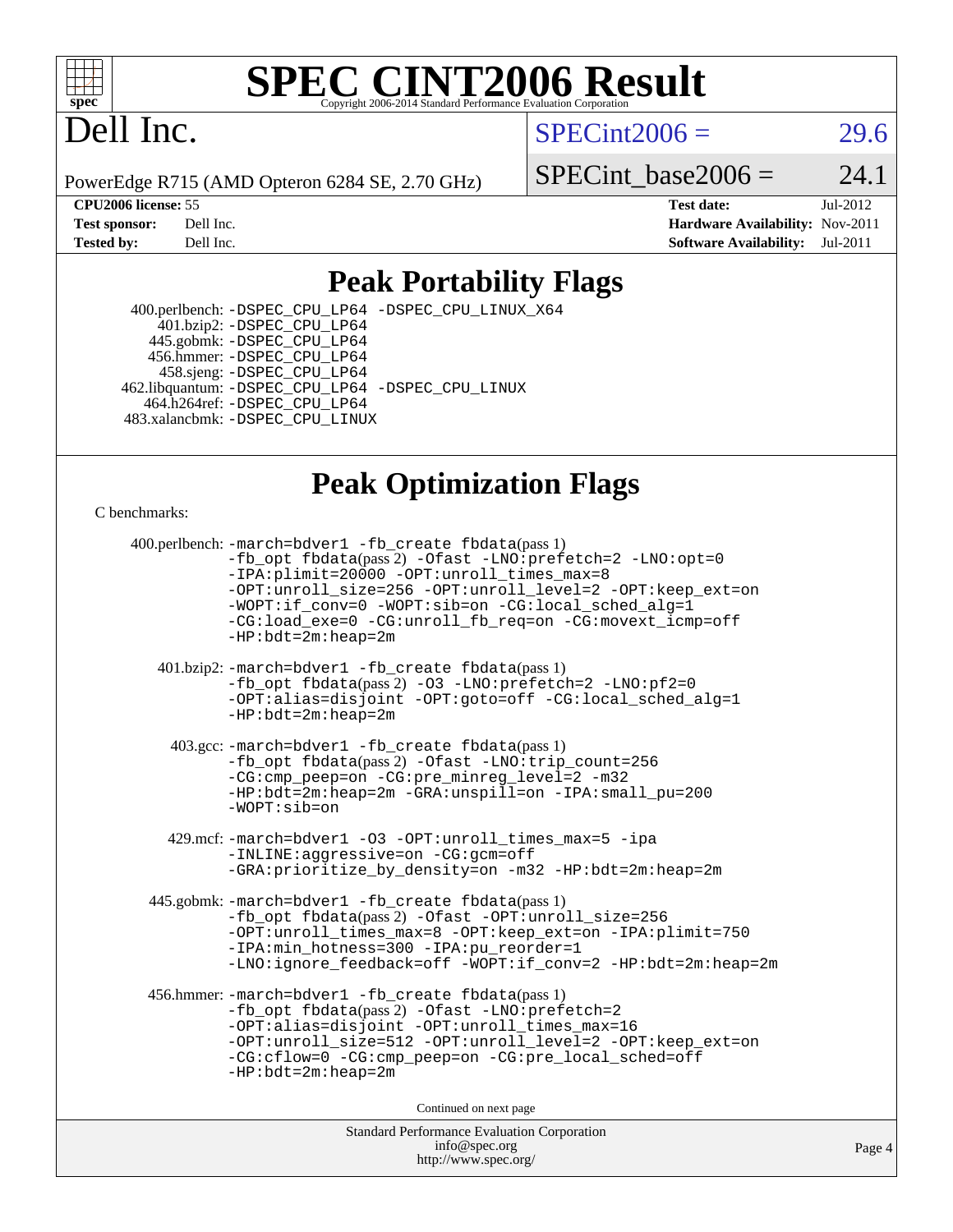# Dell Inc.

 $SPECint2006 =$  29.6

PowerEdge R715 (AMD Opteron 6284 SE, 2.70 GHz)

 $SPECTnt\_base2006 = 24.1$ 

| <b>CPU2006 license: 55</b> |        |
|----------------------------|--------|
| <b>Test sponsor:</b>       | Dell i |

**[CPU2006 license:](http://www.spec.org/auto/cpu2006/Docs/result-fields.html#CPU2006license)** 55 **[Test date:](http://www.spec.org/auto/cpu2006/Docs/result-fields.html#Testdate)** Jul-2012 **These** Security: Nov-2011 **[Tested by:](http://www.spec.org/auto/cpu2006/Docs/result-fields.html#Testedby)** Dell Inc. **[Software Availability:](http://www.spec.org/auto/cpu2006/Docs/result-fields.html#SoftwareAvailability)** Jul-2011

## **[Peak Optimization Flags \(Continued\)](http://www.spec.org/auto/cpu2006/Docs/result-fields.html#PeakOptimizationFlags)**

| 458.sjeng: -march=bdver1 -fb_create fbdata(pass 1)<br>-fb_opt fbdata(pass 2) -Ofast -CG: ptr_load_use=0<br>-CG:divrem_opt=on -CG:movext_icmp=off -CG:locs_best=on<br>-CG:p2align=1 -LNO:full_unroll=10 -IPA:pu_reorder=2<br>$-HP: bdt = 2m: hcap = 2m - WOPT: sib = on$                                                            |        |
|------------------------------------------------------------------------------------------------------------------------------------------------------------------------------------------------------------------------------------------------------------------------------------------------------------------------------------|--------|
| 462.libquantum: -march=bdver1 -Ofast -OPT:unroll_size=512<br>-OPT:unroll_times_max=8 -LNO:prefetch=2 -LNO:pf2=0<br>-CG:local_sched_alg=1 -INLINE:aggressive=on<br>-IPA:plimit=8000 -IPA:small_pu=100<br>$-HP:bdt=2m:heap=2m, limit=450$ -apo                                                                                       |        |
| 464.h264ref: -march=bdver1 -fb_create fbdata(pass 1)<br>-fb_opt fbdata(pass 2) -03 -0PT:unroll_size=256<br>-OPT:unroll_times_max=2 -IPA:plimit=20000<br>-OPT:alias=disjoint -CG:ptr_load_use=0<br>-CG:local_sched_alg=1 -HP:bdt=2m:heap=2m                                                                                         |        |
| $C_{++}$ benchmarks:                                                                                                                                                                                                                                                                                                               |        |
| 471.omnetpp: -march=bdver1 -Ofast -D__OPEN64_FAST_SET -CG:gcm=off<br>-INLINE:aggressive=on -WOPT:if_conv=0 -WOPT:sib=on -m32<br>$-HP:bdt=2m:heap=2m$                                                                                                                                                                               |        |
| 473.astar: -march=bdver1 -fb_create fbdata(pass 1)<br>-fb_opt fbdata(pass 2) -Ofast -TENV: frame_pointer=off<br>-WOPT:if_conv=0 -WOPT:sib=on -CG:divrem_opt=on<br>-CG:p2align=0 -GRA:optimize_boundary=on -OPT:alias=disjoint<br>-INLINE:aggressive=on -IPA:small pu=3000 -IPA:plimit=3000<br>$-m32$ -HP:bdt=2m:heap=2m            |        |
| 483.xalancbmk: -march=bdver1 -Ofast -LNO:prefetch=2 -OPT:unroll_size=512<br>-OPT:unroll_times_max=8 -D__OPEN64_FAST_SET<br>-INLINE:aggressive=on -m32 -CG:cmp_peep=on<br>-CG:local_sched=off -CG:p2align=0 -GRA:unspill=on<br>-TENV: frame_pointer=off -fno-emit-exceptions<br>-L/root/work/libraries/SmartHeap-10/lib -lsmartheap |        |
| The flags files that were used to format this result can be browsed at<br>http://www.spec.org/cpu2006/flags/x86-open64-425-flags-speed-revA-I.html<br>http://www.spec.org/cpu2006/flags/amd-platform-speed-revA-I.html                                                                                                             |        |
| You can also download the XML flags sources by saving the following links:<br>http://www.spec.org/cpu2006/flags/x86-open64-425-flags-speed-revA-I.xml<br>http://www.spec.org/cpu2006/flags/amd-platform-speed-revA-I.xml                                                                                                           |        |
|                                                                                                                                                                                                                                                                                                                                    |        |
| Standard Performance Evaluation Corporation<br>info@spec.org                                                                                                                                                                                                                                                                       | Page 5 |

<http://www.spec.org/>